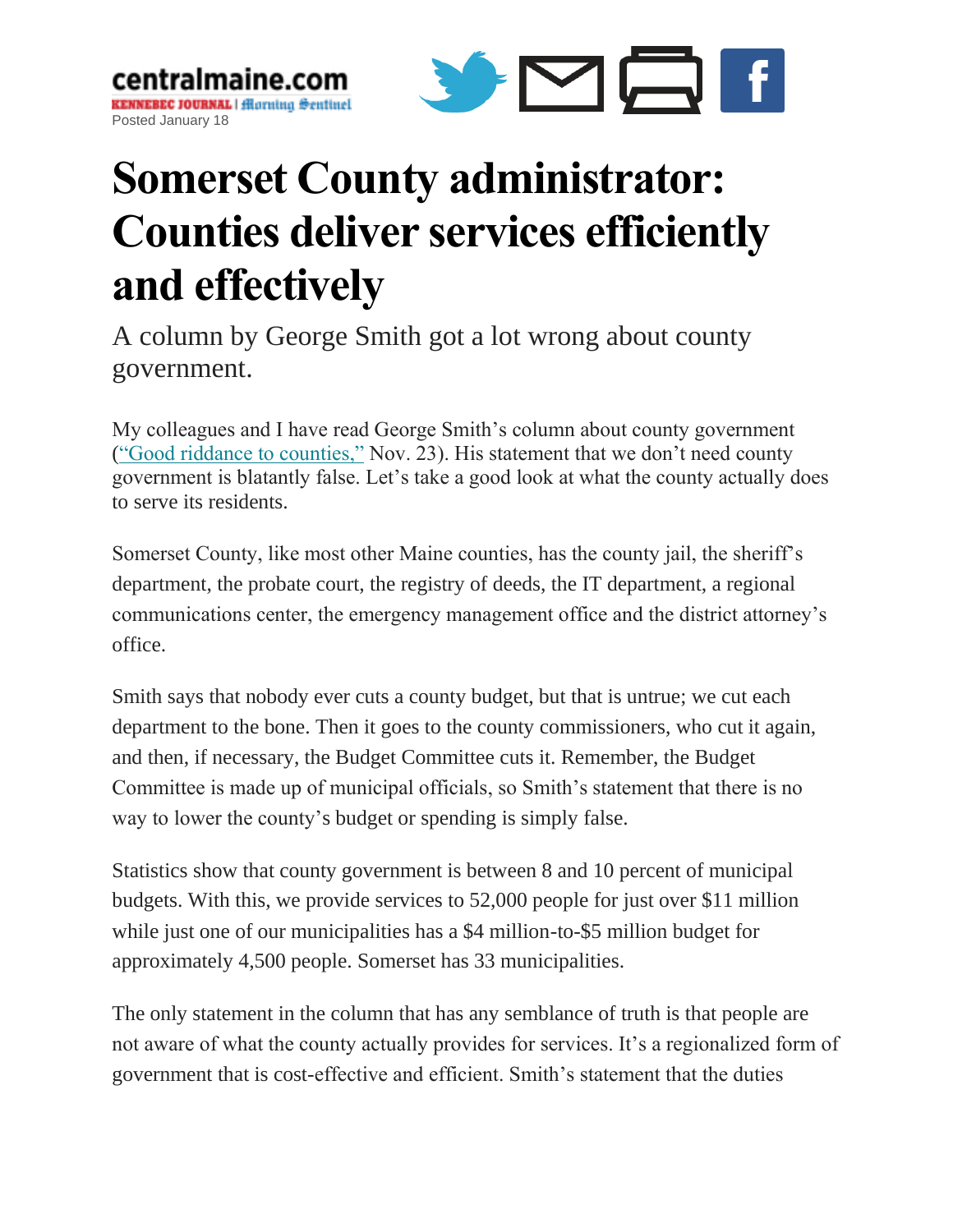performed by the county can be easily transferred to the state is false. If that were true, we would be gone by now.

More importantly, what studies back up that claim? Research indicates that the state cannot do it more cheaply.

Smith's information regarding probate and deeds is simply incorrect, as everything is not online. To date, we have recorded 15,204 documents countywide in the registry of deeds and probate continues to serve those who need wills probated and guardianships.

Smith says it makes no sense to have local, state and county policing, but Somerset has 10 deputies who cover 4,000 square miles. In fact, we partnered with Madison to provide police services and the county saved the town roughly \$90,000 the first year and approximately \$50,000 the second year. That is real money saved for the taxpayers.

Before the state became involved in our county jails, they were operating adequately; but when the state took control, they fell apart. After an eight-year experiment, the state admitted it couldn't do it better or more cheaply and returned control to the counties. That wasn't done in a vacuum but after many studies, and plenty of facts and figures before our delegates.

Does anyone have any idea how much good the county jail does in the community? For example, we recently graduated 13 inmates with GEDs with plenty of programs to prevent recidivism. We don't release inmates into the community to re-offend; instead we give them a chance to become contributing members of society.

The problem with the county jails isn't mismanagement; it is lack of funding promised to us by the state. I agree that the local taxpayers should not have to pay for costs associated with housing state prisoners, as this should be the state's responsibility; and had the state kept its promises, we wouldn't be talking about this today.